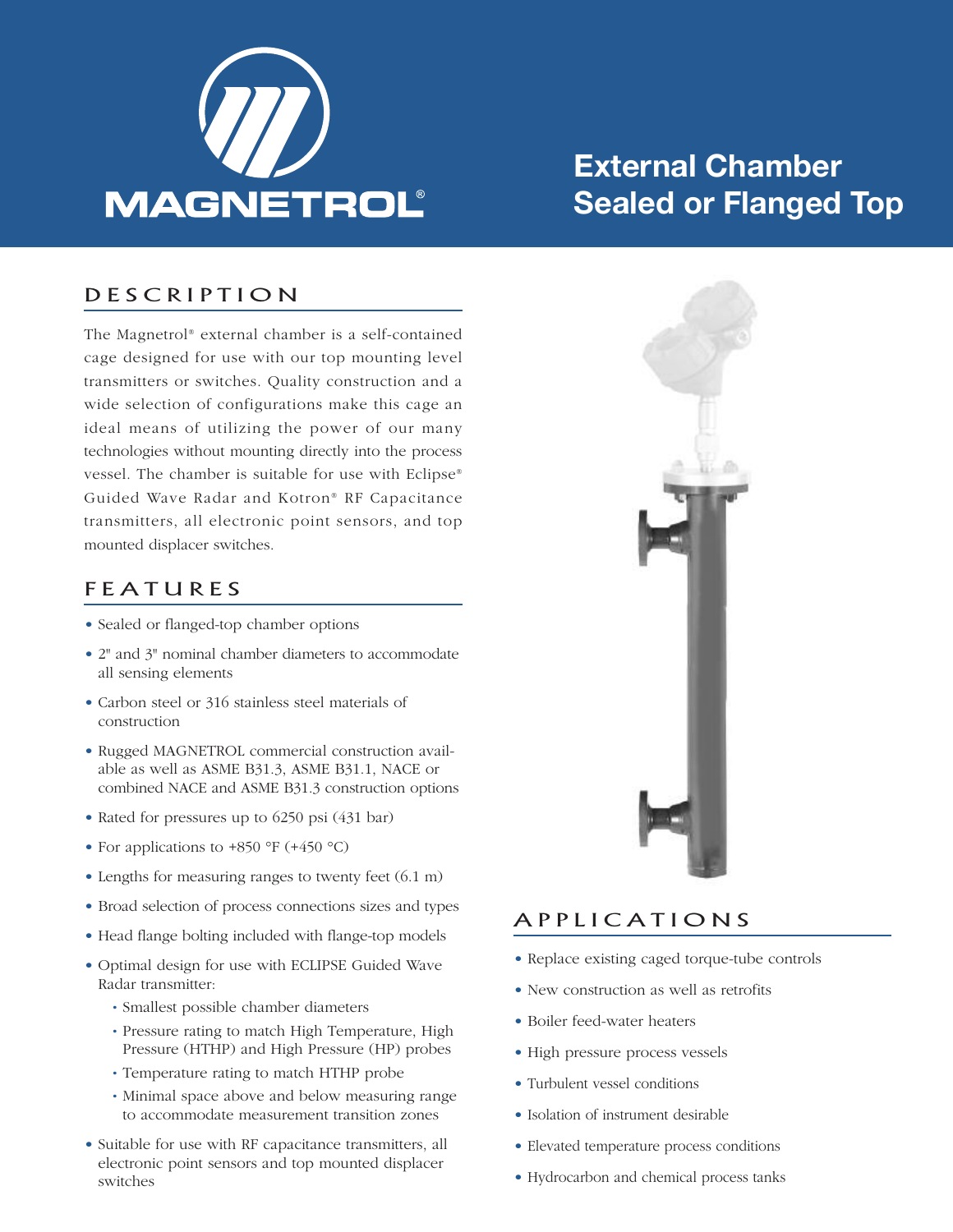## COMMERCIAL DESIGN

- ASTM materials per model number
- Slip-on head and process flanges (A) (unless weld neck connections are specified in model number)
- Branch connections are pipe to pipe (B) for ≤ 600# construction and Bonney type fittings (C) for  $\geq 900$ # construction

# ASME B31.1 DESIGN CODE

- ASME grade materials procured with Certificate of Conformance
- Slip-on head and process flanges (A) for ≤ 300# construction (unless weld neck connections are specified in model number), weld neck head (D) and process flanges (F) for  $\geq 600$ # construction
- Branch connections are Bonney type fittings (C)
- Welding done by ASME qualified welders per ASME Section IX procedures
- Welding per ASME Section IX procedures
- Hydrostatic test at 1.5 × rated pressure
- Flanged or sealed cages
- Full penetration chamber branch welds (G)
- Full penetration circumferential welds (H) for  $\geq 600$ # construction
- 100% visual inspection of circumferential welds for full penetration for  $\geq 600$ # construction
- Certified ten minute hydrostatic test at 1.5 × rated pressure
- Flanged or sealed cages
- Stress limits per code

## ASME B31.3 DESIGN CODE

- ASME grade materials procured with Certificate of Conformance
- Slip-on head and process flanges (A) for ≤ 900# construction and 2" 1500# cages (unless weld neck connections are specified in model number)
- Weld neck head flange (D), slip-on process flanges for (A) 3" 1500# cages (unless weld neck connections are specified in model number)
- Weld neck head (D) and process flanges (F) for 5000 psi construction
- Branch connections are Bonney type fittings (C)
- Welding done by ASME qualified welders per ASME Section IX procedures

## NACE DESIGN CODE

- ASME grade and NACE listed materials procured with Certificate of Conformance
- Slip-on head and process flanges (A) (unless weld neck connections are specified in model number)
- Branch connections are pipe to pipe (B) for  $\leq 600#$ construction and Bonney type fittings (C) for  $\geq 900#$ construction
- Welding done by ASME qualified welders per ASME Section IX procedures
- Full penetration chamber branch welds (G)
- Full penetration circumferential welds (H) for 5000 psi construction and 3" 1500# cages
- 100% visual inspection of circumferential welds for full penetration for  $\geq 600$ # construction
- Certified ten minute hydrostatic test at 1.5 × rated pressure
- Five percent radiographic examination of full penetration circumferential welds
- Flanged or Sealed cages
- Stress limits per code
- Hydrostatic test at 1.5 x rated pressure
- Carbon steel cage assembly is post weld heat treated
- Welds and adjacent heat affected zones are hardness tested
- 316 stainless steel pressure boundary parts are annealed, if required, to achieve required hardness
- Flanged or sealed cages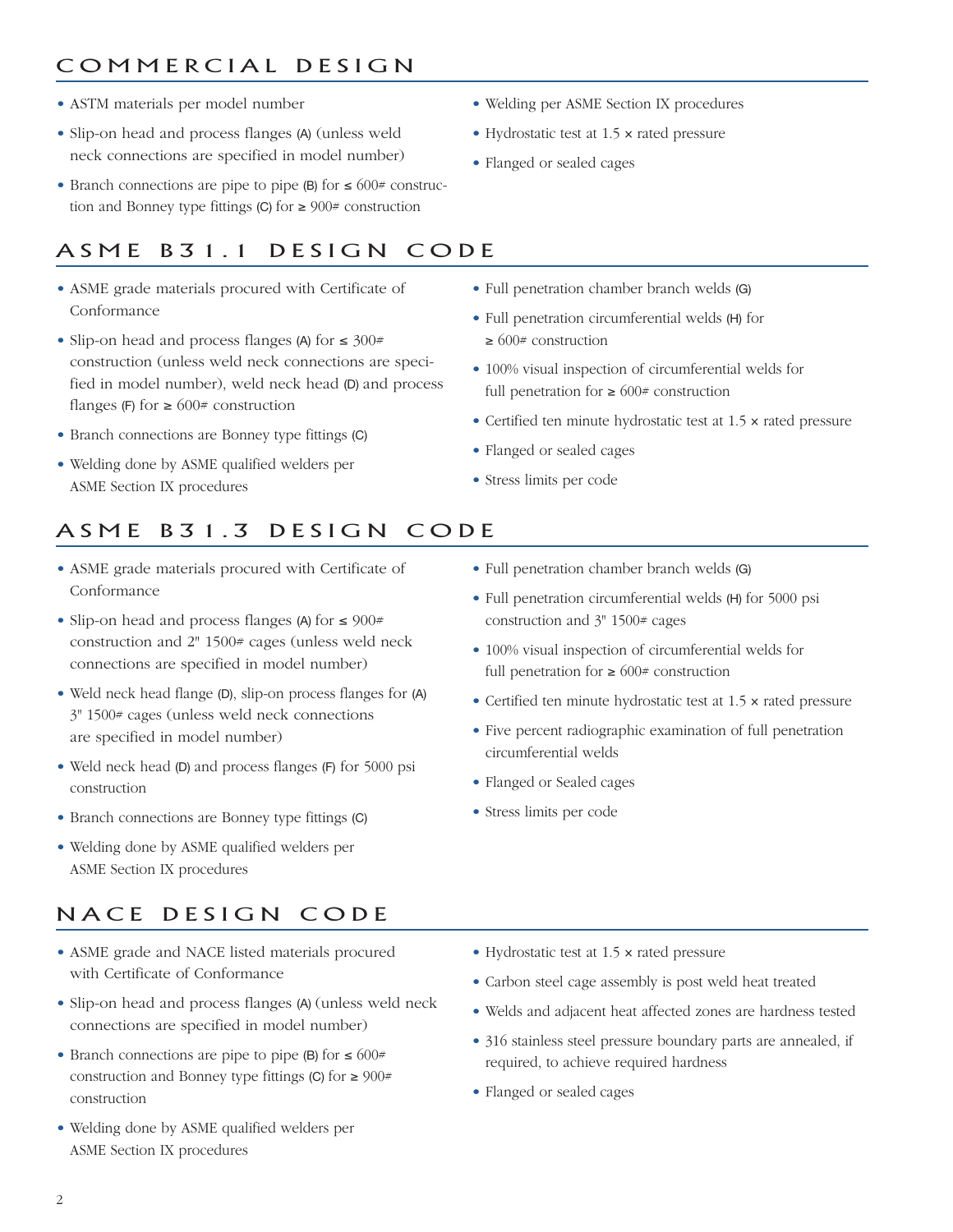## DESIGN CONSTRUCTION COMPARISON

|                                                                                 | Comm  | <b>B</b> 31.3              | <b>B31.1</b> | <b>NACE</b> |
|---------------------------------------------------------------------------------|-------|----------------------------|--------------|-------------|
| ASME grade and NACE listed materials                                            |       |                            |              |             |
| Certificate of Conformance on materials                                         |       | (2)                        |              |             |
| Slip-on head and process flanges<br>(1)                                         |       | $\leq 1500#$               | ≤300#        |             |
| Weld neck head and slip-on process flanges                                      |       | 3'' 1500#                  |              |             |
| Weld neck head and process flanges                                              |       | 5000 psi $\geq 600#$       |              |             |
| Pipe to pipe branch connections                                                 | 5600# |                            |              | ≤600#       |
| Bonney type fittings                                                            | ≥900# |                            |              | ≥900#       |
| ASME Section IX welding procedures                                              |       |                            |              |             |
| Welding by ASME qualified welders per ASME Section IX procedures                |       |                            |              |             |
| Full penetration chamber branch welds                                           |       | $\circled{3}$<br>$\bullet$ |              |             |
| Full penetration circumferential welds                                          |       | (3)<br>$\geq 1500#$        | $\geq 600#$  |             |
| 100% visual inspection of circumferential welds for full penetration            |       | $\geq 1500#$               | $\geq 600#$  |             |
| Hydrostatic test at $1.5 \times$ rated pressure                                 |       |                            |              |             |
| Certified ten minute hydrostatic test at $1.5 \times$ rated pressure            |       |                            |              |             |
| Five percent radiographic examination of full penetration circumferential welds |       |                            |              |             |
| Post weld heat treatment                                                        |       |                            |              | CS          |
|                                                                                 |       |                            |              |             |
| Annealing, if required for hardness                                             |       |                            |              | <b>SS</b>   |
| Hardness testing of welds and adjacent heat affected zones                      |       |                            |              |             |

➀ Unless weld neck process flanges are specified in model number

➁ Except 3" 1500# cage

➂ Except 2" 1500# cage

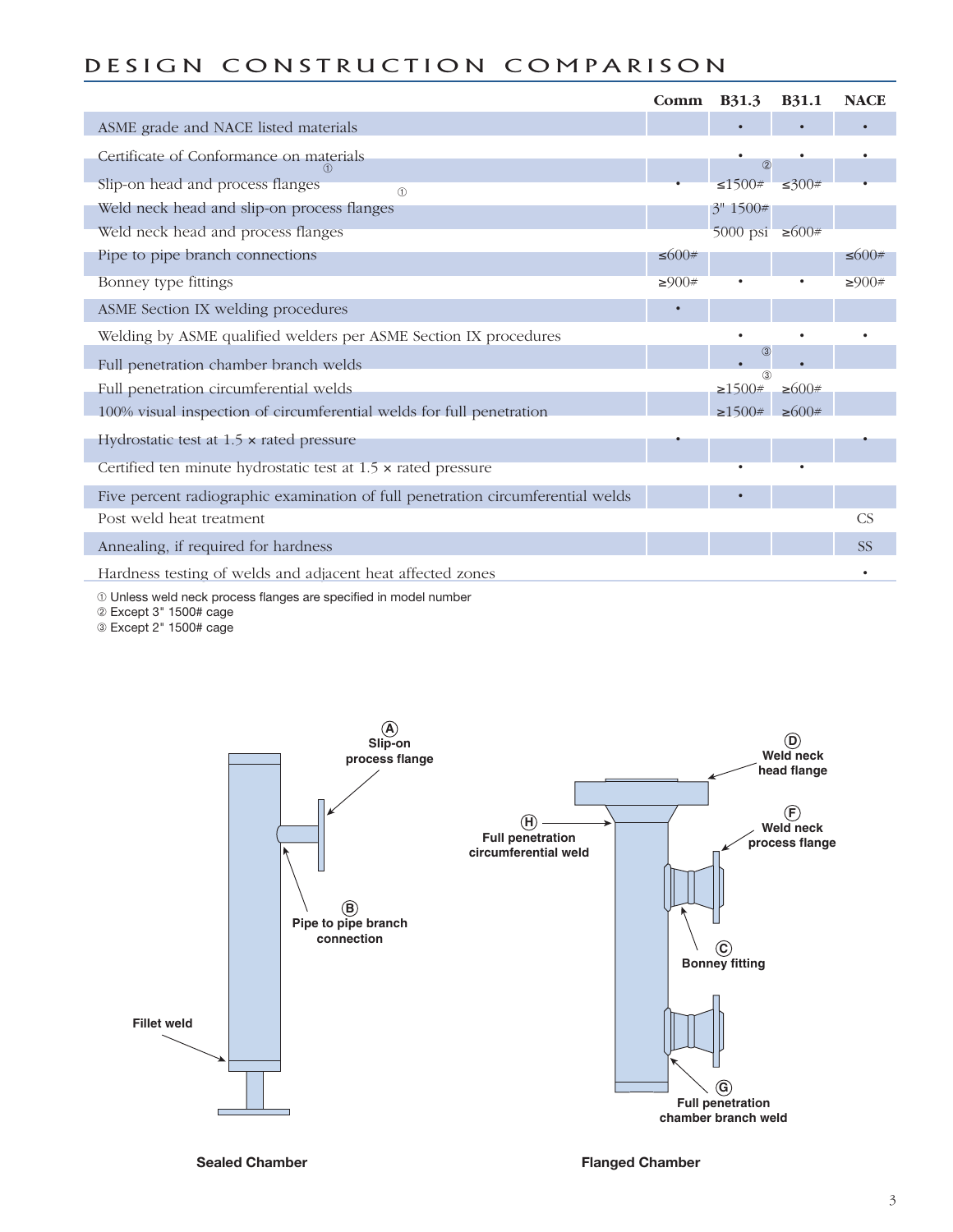### D I M E N S I O N A L I N F O R M A T I O N

### HEAD FLANGE TYPE

| <b>Design Standard</b> | <b>Chamber Rating</b> | <b>Process Connection Type (seventh digit)</b> |                     |                      |                    |                     |  |
|------------------------|-----------------------|------------------------------------------------|---------------------|----------------------|--------------------|---------------------|--|
| (third digit)          | (fifth digit)         | <b>NPT</b>                                     | <b>Socket Weld</b>  | Slip-on RF           | <b>Weldneck RF</b> | <b>Weldneck RTJ</b> |  |
|                        |                       | (A, G)                                         | (B, H)              | (D, K)               | (E, L)             | (F, M)              |  |
|                        | 150# (A)              |                                                |                     |                      |                    |                     |  |
|                        | 300# (B)              |                                                |                     |                      |                    |                     |  |
| Commercial             | 600# (C)              |                                                |                     |                      |                    |                     |  |
| (1, 5)                 | 900# (D)              |                                                |                     |                      |                    |                     |  |
|                        | 1500# (E)             |                                                | Slip-on raised face |                      |                    |                     |  |
|                        | 5000 psi (F)          |                                                |                     |                      |                    |                     |  |
|                        | 150# (A)              |                                                |                     | Weldneck raised face |                    |                     |  |
|                        | 300# (B)              |                                                |                     |                      |                    |                     |  |
| <b>ASME B31.3</b>      | 600# (C)              |                                                |                     |                      |                    |                     |  |
| (4, 7)                 | 900# (D)              |                                                |                     |                      |                    |                     |  |
|                        | 1500# (E)             | Weldneck raised face                           |                     | $\star$              |                    |                     |  |
|                        | 5000 psi (F)          |                                                |                     | n/a                  |                    |                     |  |
|                        | 150# (A)              | Slip-on raised face                            |                     |                      |                    |                     |  |
|                        | 300# (B)              |                                                |                     |                      |                    |                     |  |
| <b>ASME B31.1</b>      | 600# (C)              | Weldneck raised face                           |                     |                      |                    |                     |  |
| (3)                    | 900# (D)              |                                                |                     | n/a                  |                    |                     |  |
|                        | 1500# (E)             |                                                |                     |                      |                    |                     |  |
|                        | 5000 psi (F)          |                                                |                     |                      |                    |                     |  |

\* 1500# ASME B31.3 will have a slip-on head flange on 2" cage and weld neck head flange on 3" cage

### PROBE LENGTH

If utilizing a sealed top chamber, go to page 5 for 'A' dimension.

To properly size your sensing element when mounting in a flange top chamber, it is necessary to determine the dimension from the face of the head flange to the centerline of the upper process connection. To determine this dimension:

- 1. Use the third, fifth & seventh digits of your chamber model number and the above chart to verify the type of head flange on your chamber.
- 2. On page 5, locate the 'A' dimension of your chamber according to the chamber pressure rating, head flange type, design standard, chamber size & process connection size.
- 3. Go to the formulas on page 6 for probe or cable lengths. Using your 'A' dimension and measuring range (customer designated), determine your required probe length.



See bulletin 41-640 for additional dimensional information.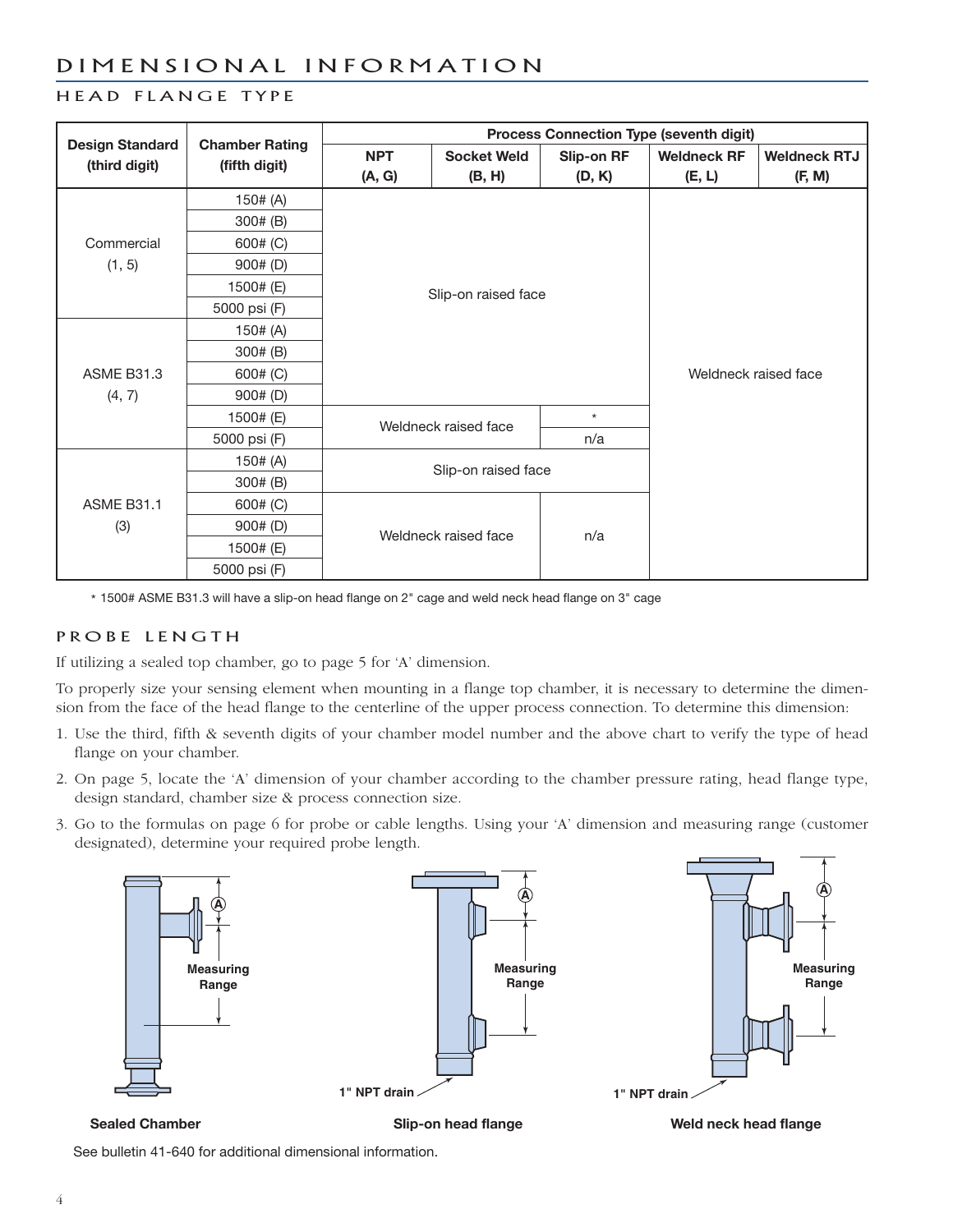### DIMENSIONAL INFORMATION

### SEALED CHAMBER ("A" DIMENSION)

**Commercial** – all pressures, chamber sizes, & connection sizes = 7.00" (178 mm)

**ASME 31.3** – all pressure, chamber sizes, & process connection sizes = 7.68" (195 mm) Slip-on process flanges not available on 5000 psi construction

**ASME 31.1** – all pressure, chamber sizes, & process connection sizes = 7.68" (195 mm) Slip-on process flanges not available on 600#, 900#, 1500#, and 5000 psi construction

### FLANGED CHAMBER ("A" DIMENSION)

| <b>Chamber</b>  |                             |                         | 2" Chamber       |                | 3" Chamber                    |                                |                          |                                |                |                |                 |
|-----------------|-----------------------------|-------------------------|------------------|----------------|-------------------------------|--------------------------------|--------------------------|--------------------------------|----------------|----------------|-----------------|
| <b>Pressure</b> | <b>Head Flange</b>          | Design                  |                  |                |                               | <b>Process Connection Size</b> |                          | <b>Process Connection Size</b> |                |                |                 |
| Rating          | <b>Type</b>                 | <b>Standard</b>         | $\frac{3}{4}$ II |                | 1 <sup>0</sup>                | $1\frac{1}{2}$                 | 2 <sup>II</sup>          | $\frac{3}{4}$ II               | 1"             | $1\frac{1}{2}$ | 2 <sup>11</sup> |
|                 |                             | Commercial              |                  |                |                               |                                |                          |                                |                |                |                 |
| 150#            | slip-on                     | <b>ASME 31.3</b>        |                  |                |                               | 6.00" (152 mm)                 |                          |                                |                |                |                 |
|                 |                             | <b>ASME 31.1</b>        |                  |                |                               |                                |                          |                                |                |                |                 |
|                 |                             | Commercial              |                  |                |                               |                                |                          |                                |                |                |                 |
|                 | weldneck                    | <b>ASME 31.3</b>        | 6.00" (152 mm)   |                |                               |                                | 7.50"                    |                                |                |                |                 |
|                 |                             | <b>ASME 31.1</b>        |                  |                |                               |                                | $(191$ mm $)$            |                                |                |                |                 |
|                 |                             | Commercial              |                  |                |                               |                                |                          | 6.00" (152 mm)                 |                |                |                 |
|                 | slip-on                     | <b>ASME 31.3</b>        |                  |                |                               | 6.00" (152 mm)                 |                          |                                |                |                |                 |
| 300#            |                             | <b>ASME 31.1</b>        |                  |                |                               |                                |                          |                                |                |                |                 |
|                 |                             | Commercial              |                  |                |                               |                                |                          |                                |                |                |                 |
|                 | weldneck                    | <b>ASME 31.3</b>        |                  | 6.00" (152 mm) |                               |                                | 7.50"                    |                                |                |                |                 |
|                 |                             | <b>ASME 31.1</b>        |                  |                |                               |                                | $(191$ mm $)$            |                                |                |                |                 |
|                 |                             | Commercial              | 6.00" (152 mm)   |                |                               |                                |                          |                                |                |                |                 |
|                 | slip-on                     | <b>ASME 31.3</b>        |                  |                |                               |                                |                          |                                |                |                |                 |
| 600#            |                             | <b>ASME 31.1</b>        | n/a              |                |                               | n/a                            |                          |                                |                |                |                 |
|                 | weldneck                    | Commercial              | 6.00" (152 mm)   |                | 6.00" (152 mm) $\circledcirc$ |                                |                          |                                |                |                |                 |
|                 |                             | <b>ASME 31.3</b>        |                  |                | 7.50"                         | 6.00" (152 mm)                 |                          |                                | 7.00"          |                |                 |
|                 |                             | ASME 31.1 4             |                  |                | $(191$ mm $)$                 |                                |                          |                                | $(178$ mm $)$  |                |                 |
|                 |                             | Commercial              | 6.00" (152 mm)   |                |                               |                                |                          |                                |                |                |                 |
|                 | slip-on                     | <b>ASME 31.3</b>        |                  |                | 6.00" (152 mm)                |                                |                          |                                |                |                |                 |
| 900#            |                             | <b>ASME 31.1</b>        | n/a              |                |                               | n/a                            |                          |                                |                |                |                 |
|                 |                             | Commercial              | 6.00" (152 mm)   |                |                               | 6.00" (152 mm) $\circledcirc$  |                          |                                |                |                |                 |
|                 | weldneck                    | <b>ASME 31.3</b>        |                  |                | 6.50"                         |                                |                          |                                | 7.00"          |                |                 |
|                 |                             | ASME 31.1 4             |                  |                | $(165$ mm $)$                 | 6.00" (152 mm)                 |                          |                                | $(178$ mm $)$  |                |                 |
|                 |                             | Commercial              |                  |                |                               |                                |                          |                                | 6.50" (165 mm) |                |                 |
|                 | slip-on                     | <b>ASME 31.3</b>        | 6.50" (165 mm)   |                |                               | n/a                            |                          |                                |                |                |                 |
| 1500#           |                             | <b>ASME 31.1</b>        | n/a              |                |                               |                                |                          |                                |                |                |                 |
|                 |                             | Commercial              | 6.50" (165 mm)   |                |                               |                                | 6.50" (165 mm) $\oslash$ |                                |                |                |                 |
|                 | weldneck                    | <b>ASME 31.3</b>        |                  |                |                               | 6.50"                          |                          |                                | 7.50"          |                |                 |
|                 |                             | ASME 31.1 4             |                  |                |                               | $(165$ mm $)$                  | $(191$ mm $)$            |                                |                |                |                 |
|                 |                             | Commercial              |                  |                |                               | 8.50" (216 mm)                 |                          |                                | 8.50" (216 mm) |                |                 |
|                 | <b>ASME 31.3</b><br>slip-on |                         |                  |                |                               | n/a                            |                          |                                |                |                |                 |
| 5000 psi        |                             | n/a<br><b>ASME 31.1</b> |                  |                |                               |                                |                          |                                |                |                |                 |
|                 |                             | Commercial              |                  |                |                               |                                |                          | 8.50" (216 mm) <sup>3</sup>    |                |                |                 |
|                 | weldneck                    | ASME 31.34              |                  | 8.50" (216 mm) |                               |                                | 9.50"                    |                                | 8.50"<br>9.50" |                |                 |
|                 |                             | ASME 31.1 45            |                  |                | $(241$ mm $)$                 |                                | $(216$ mm $)$            |                                | $(241$ mm $)$  |                |                 |

➀ Except with 2" weldneck process flanges = 7.00" (178 mm)

➁ Except with 1–11 ⁄2" and 2" weldneck process flanges = 7.50" (191 mm)

➂ Except with 1–11 ⁄2" and 2" weldneck process flanges = 9.50" (241 mm)

➃ No slip-on process flanges

➄ Stainless steel materials of construction only. Carbon steel is not available.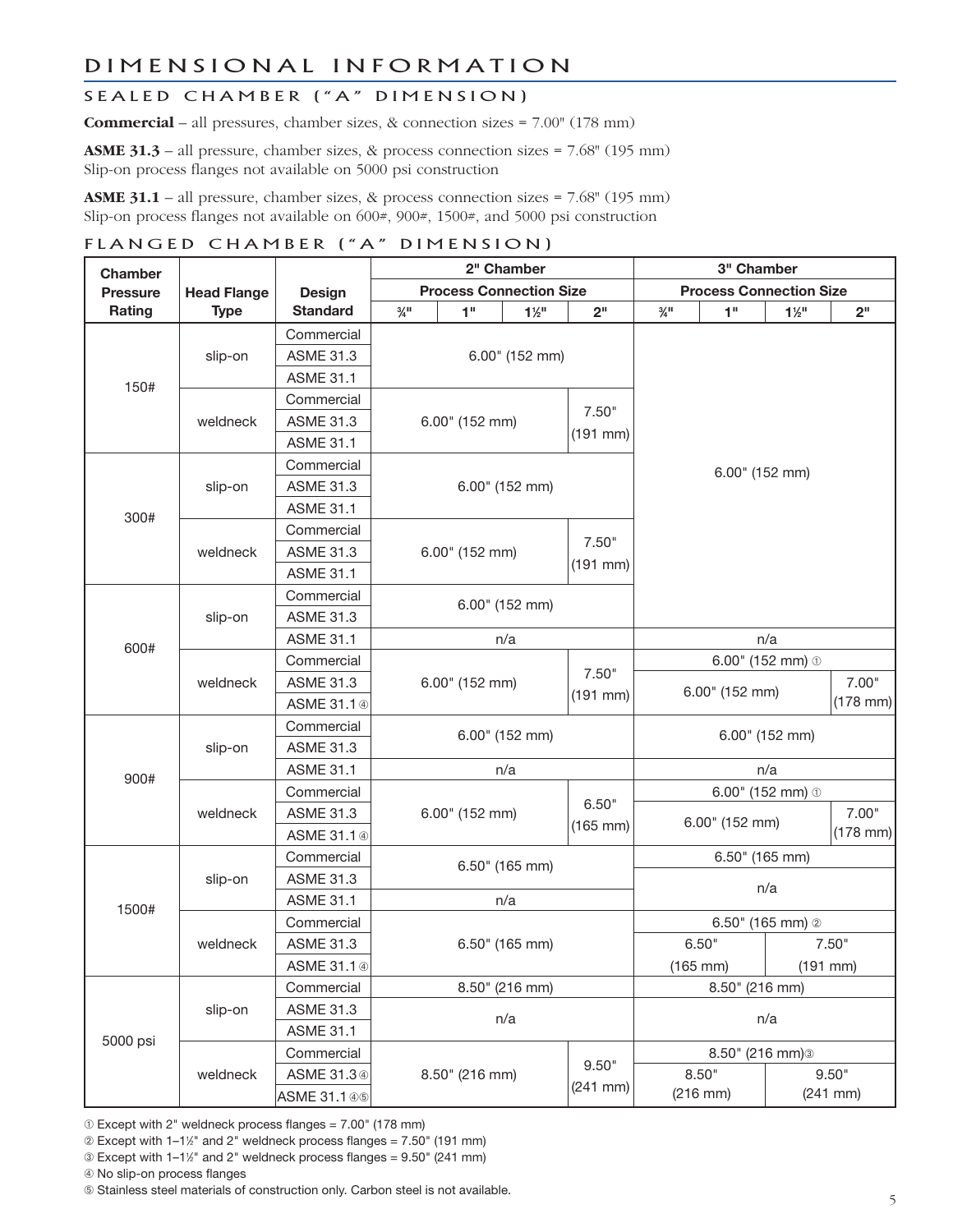## PHYSICAL SPECIFICATIONS

| Measuring span length            | From 12 to 240 inches (30-610 cm)                                                      |
|----------------------------------|----------------------------------------------------------------------------------------|
| ECLIPSE probe length $\odot$     |                                                                                        |
| sealed cage                      | Measuring range $\infty + A + 5$ inches (13 cm) (rounded down to nearest inch)         |
| flanged cage                     | Measuring range $\infty + A + 6$ inches (15 cm) (rounded down to nearest inch)         |
| KOTRON probe length ®            |                                                                                        |
| sealed cage                      | Measuring range $\textcircled{a}$ + A + 3 inches (7 cm) (rounded down to nearest inch) |
| flanged cage                     | Measuring range $\mathcal{D} + A + 4$ inches (10 cm) (rounded down to nearest inch)    |
| Displacer cable length (min.) 46 | Measuring range $\otimes$ + A + 6 inches (15 cm) (rounded up to nearest foot)          |
| Materials of Construction        | Carbon steel or 316 stainless steel                                                    |
|                                  | (head flange bolting ASTM A193 GrB7 regardless of chamber material)                    |
| Sensor Connections               | 3/4" or 2" NPT, 2" or 3" flange from 150# to 2500# ANSI ®                              |
| Process Connection Sizes         | $\frac{3}{4}$ ", 1", $1\frac{1}{2}$ " or 2"                                            |
| Process Connection Ratings       | 150#, 300#, 600#, 900#, 1500# or 2500# ANSI ®                                          |
| Process Connection Types         | threaded, socketweld, slip-on RF flanges,                                              |
|                                  | weldneck RF flanges, weldneck RTJ flanges                                              |
| Connection Configurations        | Side-side, side-bottom                                                                 |
| Process Pressures                | Up to 6250 psi (431 bar)                                                               |
| Process Temperatures             | Up to $+850$ °F ( $+450$ °C)                                                           |

➀ See bulletin 57-106 for ECLIPSE transmitter and probe part numbers.

- ➁ Measuring range is last three digits of chamber model number.
- ➂ See bulletin 50-125 for KOTRON probe part numbers.

➃ See bulletin 45-115 for top mounted displacer switch part numbers and allowable high level dimension with respect to face of mounting flange.

- ➄ Must be used in 3" flanged cage.
- ➅ Maximum pressure rating of cage with 2500# flanges is 5000 psi @ 100 °F (345 bar @ 38 °C).

### MODEL NUMBER

### **MOUNTING**

| S |   |                              | Sealed external chamber (NPT sensor connection)                                                                                                  |  |  |  |  |  |
|---|---|------------------------------|--------------------------------------------------------------------------------------------------------------------------------------------------|--|--|--|--|--|
| F |   | Flanged top external chamber |                                                                                                                                                  |  |  |  |  |  |
|   |   |                              | <b>NOMINAL CHAMBER DIAMETER</b>                                                                                                                  |  |  |  |  |  |
|   | 2 |                              | 2 inch $\circledcirc$ If sealed chamber, $\frac{3}{4}$ NPT sensor conn. If flanged chamber, flanged sensor conn. same size as chamber            |  |  |  |  |  |
|   | 3 | 3 inch                       | If sealed chamber, 2" NPT sensor conn. If flanged chamber, flanged sensor conn. same size as chamber                                             |  |  |  |  |  |
|   |   |                              | 10 Displacer switches require 3" cage.<br><b>DESIGN STANDARD</b>                                                                                 |  |  |  |  |  |
|   |   | 1                            | Commercial Construction                                                                                                                          |  |  |  |  |  |
|   |   | 3                            | ASME B31.1 Certified 89                                                                                                                          |  |  |  |  |  |
|   |   | 4                            | ASME B31.3 Certified <sup>®</sup>                                                                                                                |  |  |  |  |  |
|   |   | 5                            | Commercial Construction and NACE certified <sup>®</sup>                                                                                          |  |  |  |  |  |
|   |   |                              | ASME B31.3 Certified and NACE certified <sup>®</sup>                                                                                             |  |  |  |  |  |
|   |   |                              | Level switch/transmitter must also be specified to required code, if applicable.<br>ASME B31.1, 5000 psi chambers not available in carbon steel. |  |  |  |  |  |
|   |   |                              |                                                                                                                                                  |  |  |  |  |  |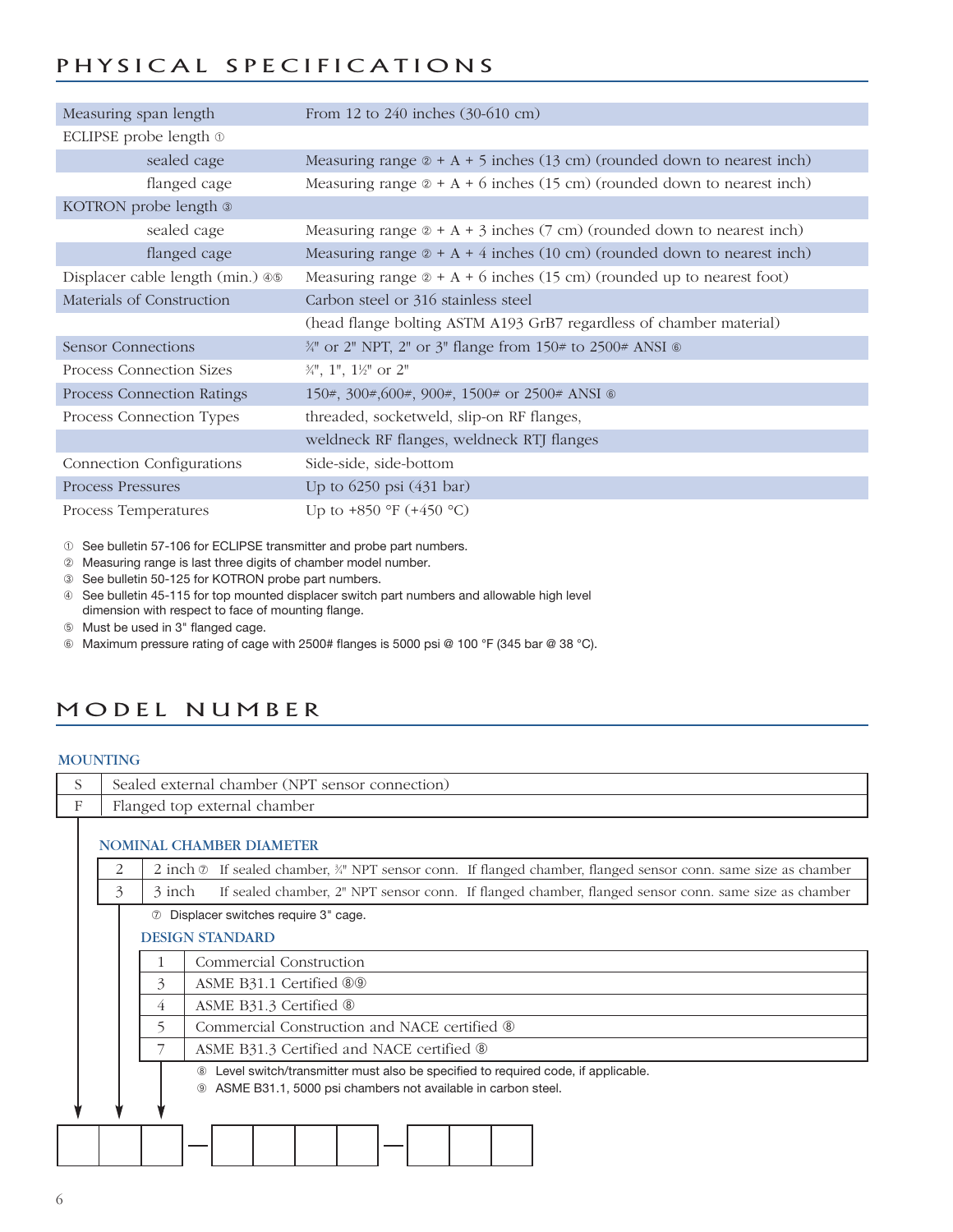### MODEL NUMBER CONTINUED

### MATERIALS OF CONSTRUCTION **®**

| 1 | Carbon Steel, measuring range in inches ® |                         |                  |                                                                                                   |                                        |                         |
|---|-------------------------------------------|-------------------------|------------------|---------------------------------------------------------------------------------------------------|----------------------------------------|-------------------------|
| 4 |                                           |                         |                  | 316/316L Stainless Steel, measuring range in inches                                               |                                        |                         |
|   | (10)                                      |                         |                  | Process connection materials will match chamber materials                                         |                                        |                         |
|   |                                           |                         |                  |                                                                                                   |                                        |                         |
|   |                                           |                         |                  |                                                                                                   |                                        |                         |
|   |                                           | <b>CHAMBER RATING ®</b> |                  |                                                                                                   |                                        |                         |
|   | А                                         |                         | 150# ANSI class  |                                                                                                   |                                        |                         |
|   | B                                         |                         | 300# ANSI class  |                                                                                                   |                                        |                         |
|   | C                                         |                         | 600# ANSI class  |                                                                                                   |                                        |                         |
|   | D                                         |                         | 900# ANSI class  |                                                                                                   |                                        |                         |
|   | E                                         |                         | 1500# ANSI class |                                                                                                   |                                        |                         |
|   | F                                         |                         |                  | 5000 psi (process flanges will be 2500# ANSI)                                                     |                                        |                         |
|   |                                           |                         |                  | <sup>10</sup> Process flange, if applicable, will match chamber rating, except as indicated       |                                        |                         |
|   |                                           |                         |                  |                                                                                                   |                                        |                         |
|   |                                           |                         |                  |                                                                                                   |                                        |                         |
|   |                                           |                         |                  | PROCESS CONNECTION SIZE                                                                           |                                        |                         |
|   |                                           | 1                       | $\frac{3}{4}$    |                                                                                                   |                                        |                         |
|   |                                           | $\overline{2}$          | $1"$             |                                                                                                   |                                        |                         |
|   |                                           | 3                       | $1\%$            |                                                                                                   |                                        |                         |
|   |                                           | 4                       | $2"$             |                                                                                                   |                                        |                         |
|   |                                           |                         |                  |                                                                                                   |                                        |                         |
|   |                                           |                         |                  |                                                                                                   |                                        |                         |
|   |                                           |                         |                  | PROCESS CONNECTION TYPE AND CONFIGURATION ®                                                       |                                        |                         |
|   |                                           |                         |                  |                                                                                                   |                                        |                         |
|   |                                           |                         |                  |                                                                                                   |                                        |                         |
|   |                                           |                         |                  | <b>Side/Side Configurations</b>                                                                   |                                        | <b>Head Flange Type</b> |
|   |                                           |                         | A                | <b>NPT</b>                                                                                        |                                        |                         |
|   |                                           |                         | B                | <b>SW</b>                                                                                         |                                        | Slip-on or weld neck®   |
|   |                                           |                         | D                | Slip-on RF Flange ®                                                                               |                                        |                         |
|   |                                           |                         | E                | Weldneck RF Flange                                                                                | Chamber rating codes A, B & C only     | Weld neck               |
|   |                                           |                         | F                | Weldneck RJ Flange                                                                                | Chamber rating codes C, D, E & F only  |                         |
|   |                                           |                         | G                | <b>Side/Bottom Configurations</b>                                                                 |                                        |                         |
|   |                                           |                         |                  | <b>NPT</b>                                                                                        |                                        |                         |
|   |                                           |                         | Н                | SW                                                                                                |                                        |                         |
|   |                                           |                         | $\mathbf K$      | Slip-on RF Flange ®                                                                               |                                        | Slip-on or weld neck®   |
|   |                                           |                         | $\mathbf L$<br>М | Weldneck RF Flange                                                                                | Chamber rating codes A, B & C only     | Weld neck               |
|   |                                           |                         |                  | Weldneck RJ Flange<br>Process connection materials will match chamber materials<br>◎              | Chamber rating codes C, D, E & F only  |                         |
|   |                                           |                         |                  | See page 4 to determine type of head flange                                                       |                                        |                         |
|   |                                           |                         |                  | Cannot use slip-on flanges on 2" or 3", 5000 psi for B31.3, nor on 2" or 3", ≥600# for B31.1<br>⊕ |                                        |                         |
|   |                                           |                         |                  | <b>MEASURING RANGE</b>                                                                            |                                        |                         |
|   |                                           |                         |                  |                                                                                                   | 12 to 240 inches, fourth digit numeric |                         |
|   |                                           |                         |                  |                                                                                                   | Example: $12$ inches = $012$           |                         |
|   |                                           |                         |                  |                                                                                                   |                                        |                         |
|   |                                           |                         |                  |                                                                                                   |                                        |                         |
|   |                                           |                         |                  |                                                                                                   |                                        |                         |
|   |                                           |                         |                  |                                                                                                   |                                        |                         |
|   |                                           |                         |                  |                                                                                                   |                                        |                         |